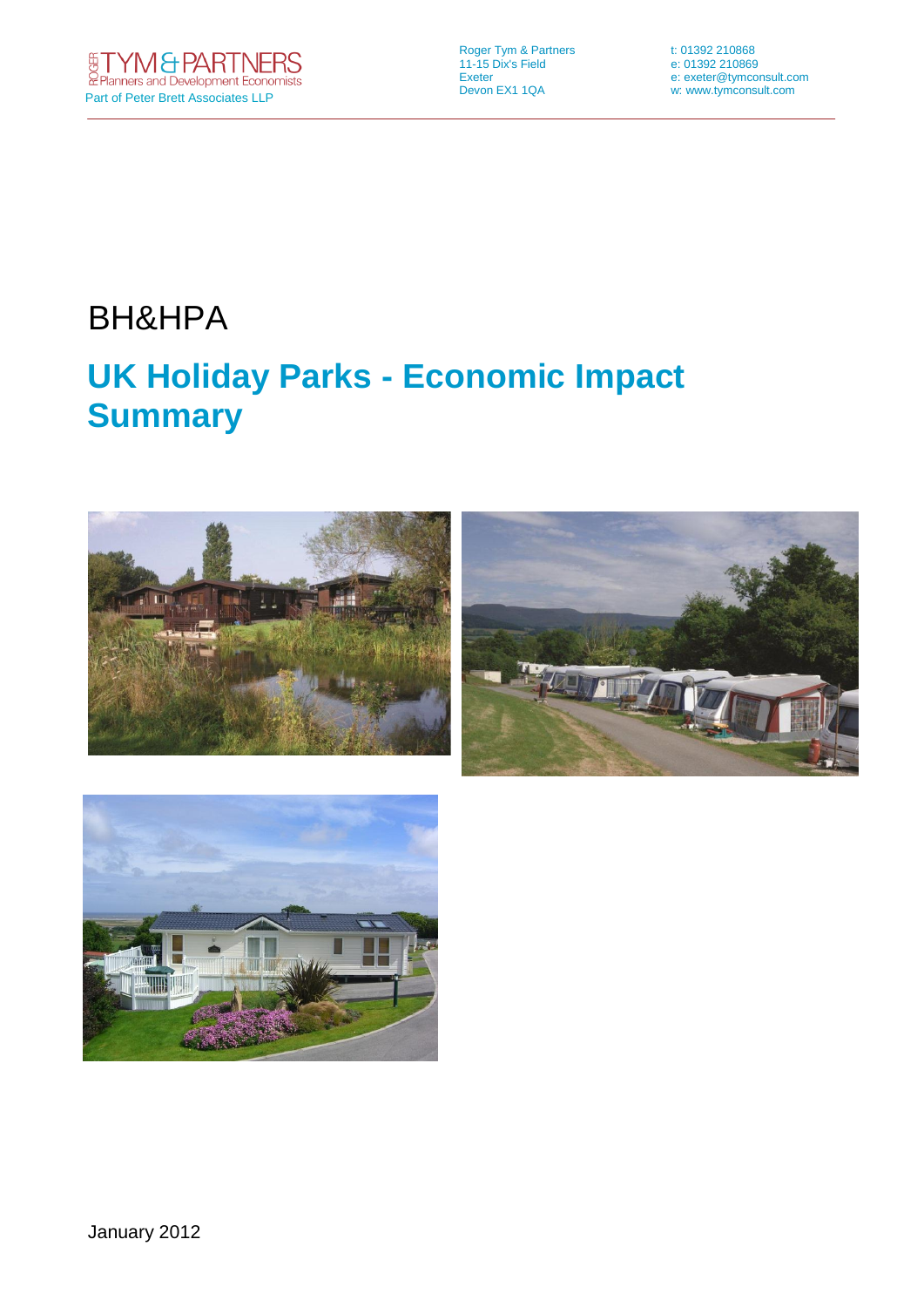

Copyright and other intellectual property laws protect this information. Reproduction or retransmission of the information, in whole or in part, in any manner, without the prior written consent of the copyright holder (BH&HPA), is a violation of copyright law.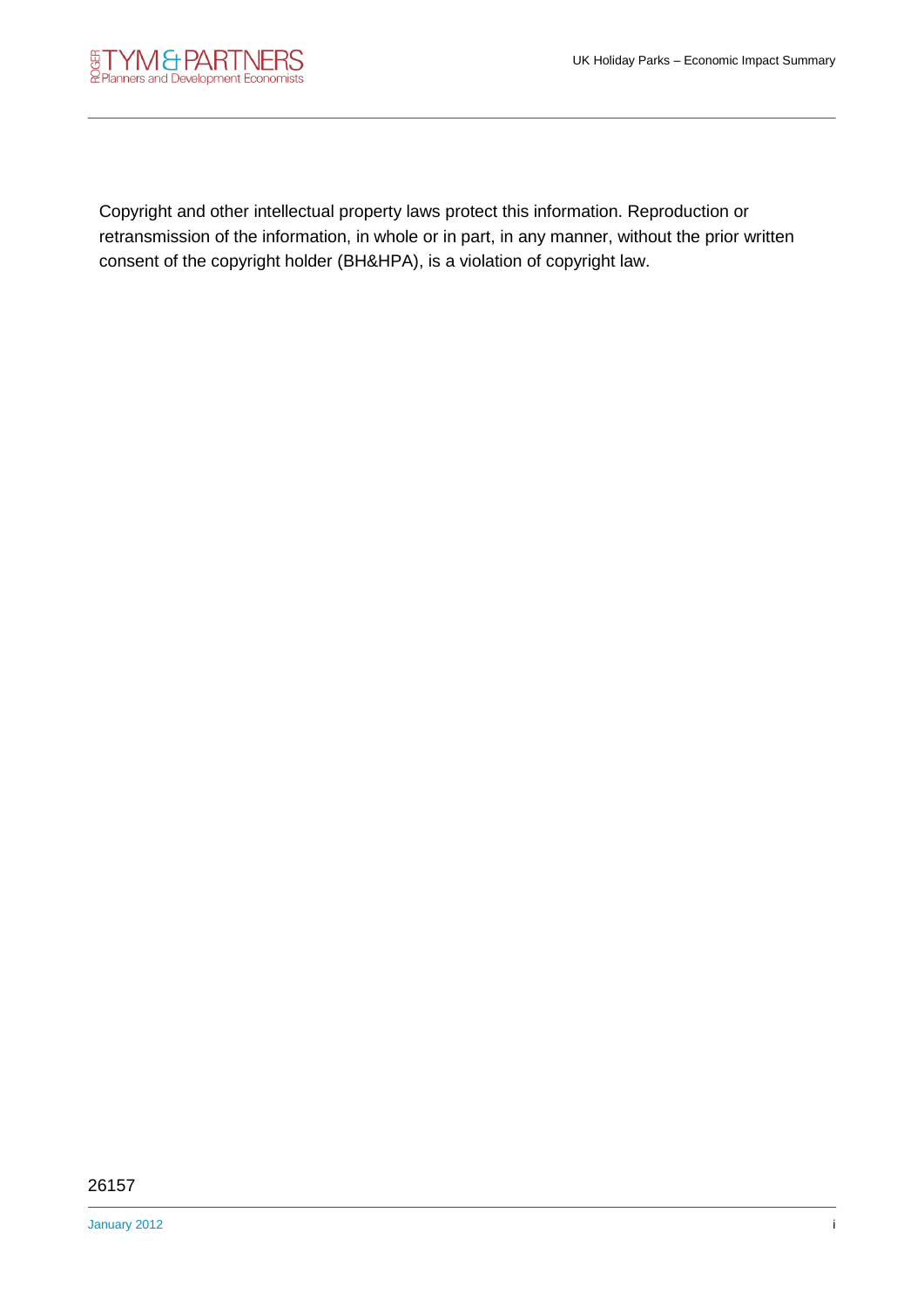# **ECONOMIC IMPACT OF THE UK HOLIDAY PARKS INDUSTRY**

**UK Holiday Parks Industry - Headline Figures**

- 496,000 holiday park units / pitches 277,760 owned statics, 49,600 rented statics and 168,640 touring pitches
- 53,000 direct and indirect jobs in the UK

Each year:

- £4 billion total turnover and visitor expenditure
- £1.4 billion Gross Value Added (GVA) contribution
- 19.5 million visitors and 168 million visitor days
- 1 This overview of the economic impact of the UK holiday parks industry was commissioned from Roger Tym & Partners (RTP) in January 2012 by the British Holiday Home & Park Association (BH&HPA). Its purpose is to extrapolate the findings of a 2011 study into the holiday parks industry in Wales to cover the whole of the UK.

#### **Background**

- 2 The Wales study was jointly funded by BH&HPA and Visit Wales to provide independent, evidence based understanding of the direct and indirect economic impact / contribution of the holiday park sector in Wales from the different types of accommodation unit<sup>1</sup> provided in holiday parks.
- 3 The study took place in 2011 and included extensive fieldwork throughout Wales. We interviewed a representative selection of park owners (covering 43 parks in total) and carried out face to face visitor surveys with 517 people at 21 parks at three different times in the season. This fieldwork was backed up by desk research and interviews with key stakeholders to understand the past, current and future trends in the industry and the catalytic economic impacts.
- 4 While the results of any study based on surveys and sampling must be considered indicative rather than absolute, we believe that we obtained sufficient information for the results to give a reasonably accurate and interesting picture of the industry in Wales. The BH&HPA subsequently commissioned RTP to extrapolate the results of the Wales study to cover the whole of the UK.

-

 $1$  For the purposes of the study, accommodation provided at holiday parks was categorised as 'tourers' or 'statics'. Tourers included caravans, tents, motorhomes and trailer tents that were brought to the park and then moved on at the end of the holiday. Statics covered all accommodation in the park that remained there all season and included caravans, lodges, chalets, cottages etc.. The statics category was subdivided into 'owned' and 'rented', ie those that were privately owned and those that were owned by the park and rented out for holidays throughout the season.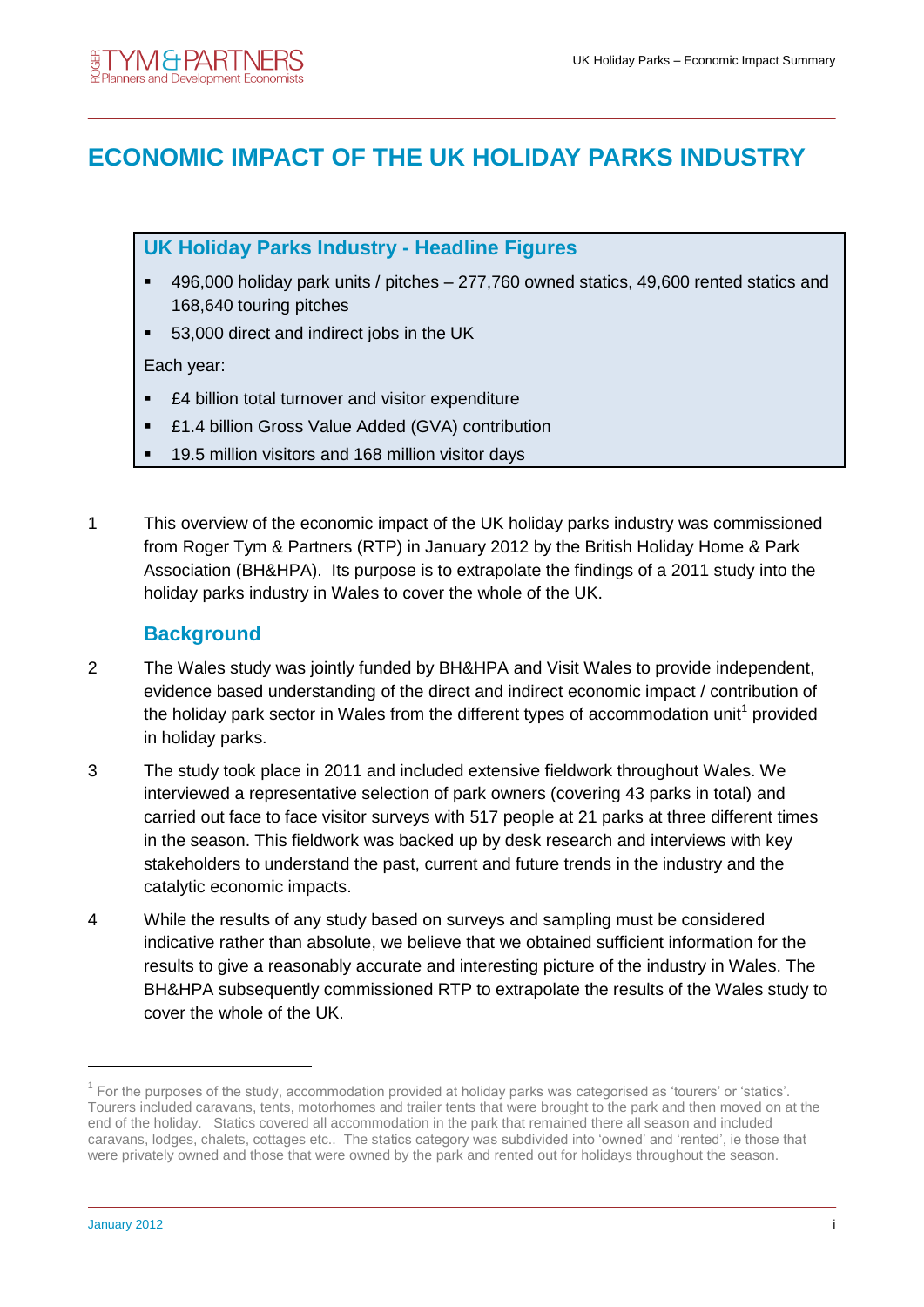# **UK Economic Impact**

5 Most of the results set out below have been calculated using the key findings from the Wales study, along with assumptions provided by the BH&HPA on the number of different types of accommodation units throughout the UK. These findings and assumptions are appended to this report. In addition, for the calculations of the total turnover, visitor expenditure, GVA and total jobs figures, we have used the RTP Econ IA model (as explained in paragraph 16)

# *Total Economic Impact*

- 6 The total turnover and visitor expenditure as a result of the UK holiday park industry is approximately £4 billion per annum. Its total economic impact to the UK has been calculated as a Gross Value Added (GVA) contribution of £1.4 billion per annum supporting a total of 53,000 direct and indirect jobs in the UK. A fuller explanation of how these total figures were derived is given in paragraphs 14 – 16 and Table 2 below.
- 7 The estimated total park and visitor expenditure and GVA by accommodation type is assumed to be the same as for the Wales Study, and is shown in the following table

|                                | <b>Accommodation Type</b> |                           |                      |  |  |  |  |
|--------------------------------|---------------------------|---------------------------|----------------------|--|--|--|--|
|                                | <b>Owned Static Unit</b>  | <b>Rented Static Unit</b> | <b>Touring Pitch</b> |  |  |  |  |
| Park expenditure per unit      | £3,625                    | £5,900                    | £200                 |  |  |  |  |
| Visitor expenditure per unit   | £3,900                    | £9,400                    | £2,600               |  |  |  |  |
| Total spend per unit per annum | £7,525                    | £15,300                   | £2,800               |  |  |  |  |
| Total GVA per unit per annum   | £3,390                    | £6,900                    | £1,340               |  |  |  |  |

#### **Table 1 Expenditure & GVA by Accommodation Type per annum**

8 As noted in the Wales report, the difference between expenditure (and therefore GVA) between accommodation types is not surprising given the required expenditure by parks on rented static units such as marketing, cleaning, additional maintenance and more frequent unit replacement than is the case with owned units. Visitor expenditure is also higher for rented static units due to their higher occupancy rates than owned static units. Touring pitches require the least amount of park expenditure and had the lowest occupancy rates, reflecting the generally shorter season for tourers

# *Accommodation Unit Numbers*

9 There are 496,000 holiday park units / pitches in the UK of which 56% are owned static units (ie caravans, lodges, chalets etc), 10% are rented static units and 34% are touring pitches (for caravans, tents, trailer tents and motor homes).

# *Visitor Numbers*

10 The UK holiday park industry attracts approximately 19.5 million visitors per annum, who spend a total of 168 million visitor days in static and touring accommodation.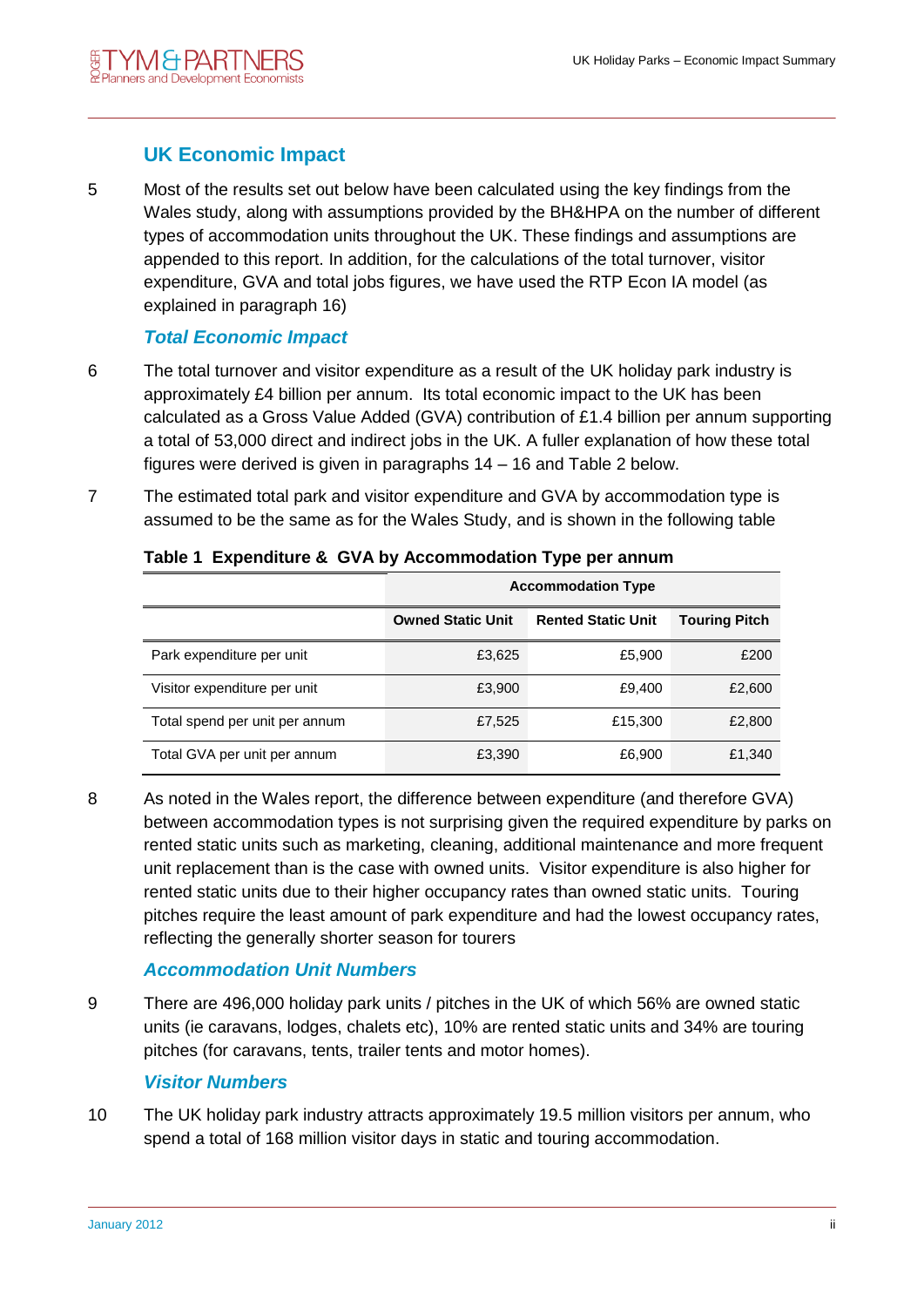- Of these 19.5 million visitors, 11.7 million stay in static owned units, 4 million stay in rented static units and 3.8 million stay in tourers
- Of the 168 million visitor days, 100.5 million are spent staying in static owned units, 35 million in rented static units and 32.5 million in touring caravans and tents.

# *Park Spend on Goods and Services*

11 UK parks spend £1.338 billion per annum on goods and services. Of that total, £642 million (48%) is spent on new and secondhand static units and £696 million on other items (maintenance, utilities, rates, equipment, stock for owned on-park shops, etc.)

#### *Direct Staff Numbers, Costs*

12 The UK holiday park industry supports 26,500 FTE direct jobs at an average wage per FTE job of £18,500

#### *Visitor spend*

13 Total spend by all holiday park visitors in the UK was calculated at approximately £2 billion per annum.

# *Total Economic Impact (Gross)*

- 14 To estimate the total economic impacts of holiday parks in the UK, we draw on some of the findings from the Wales study. Specifically, these relate to ratios of holiday park turnover, operators' spending and employment by accommodation unit type (i.e. static owned, static rented and touring), along with the park visitor spending and assumptions for second round multiplier effects. After applying these figures and assumptions to the UK's figures for trips to holiday parks (by unit type), we estimate that holiday parks in the UK will generate a turnover of some £4 billion to the UK economy.
- 15 A simple RTP EconIA model approach converts the turnover figures for UK holiday parks into output (GVA) and jobs (FTEs) using ONS (ABI 2009) data about the UK economy at sector level. This simple model estimates that UK holiday parks will contribute to some £1.4 billion GVA to the national economy, supporting some 53,000 FTE jobs. Further analysis of these figures is given in Table 2.

|                           | Parks / Site |                              | <b>Visitor Expenditure</b> |                        |                         |         |                                 |        |
|---------------------------|--------------|------------------------------|----------------------------|------------------------|-------------------------|---------|---------------------------------|--------|
|                           | On Site      | Multiplier<br><b>Effects</b> | Total<br><b>Park</b>       | <b>Static</b><br>Owned | <b>Static</b><br>Rented | Touring | <b>Total</b><br><b>Visitors</b> | Total  |
| <b>Turnover</b><br>£m     | £1,338       | £612                         | £1,950                     | £986                   | £637                    | £395    | £2.017                          | £3,967 |
| <b>GVA</b><br>£m          | £533         | £327                         | £860                       | £269                   | £187                    | £124    | £579                            | £1,439 |
| <b>FTE</b><br><b>Jobs</b> | 26.479       | 9.433                        | 35,912                     | 7,753                  | 5,719                   | 3.543   | 17,015                          | 52,927 |

# **Table 2 Summary of Output, GVA and Jobs in UK Holiday Park Industry**

Source: RTP (derived from Wales Study and ONS (ABI) data)

16 The figures in Table 2 are derived from a different and somewhat basic approach to those presented for Wales using the Tourism Impact Model (TIM) for the simple reason that the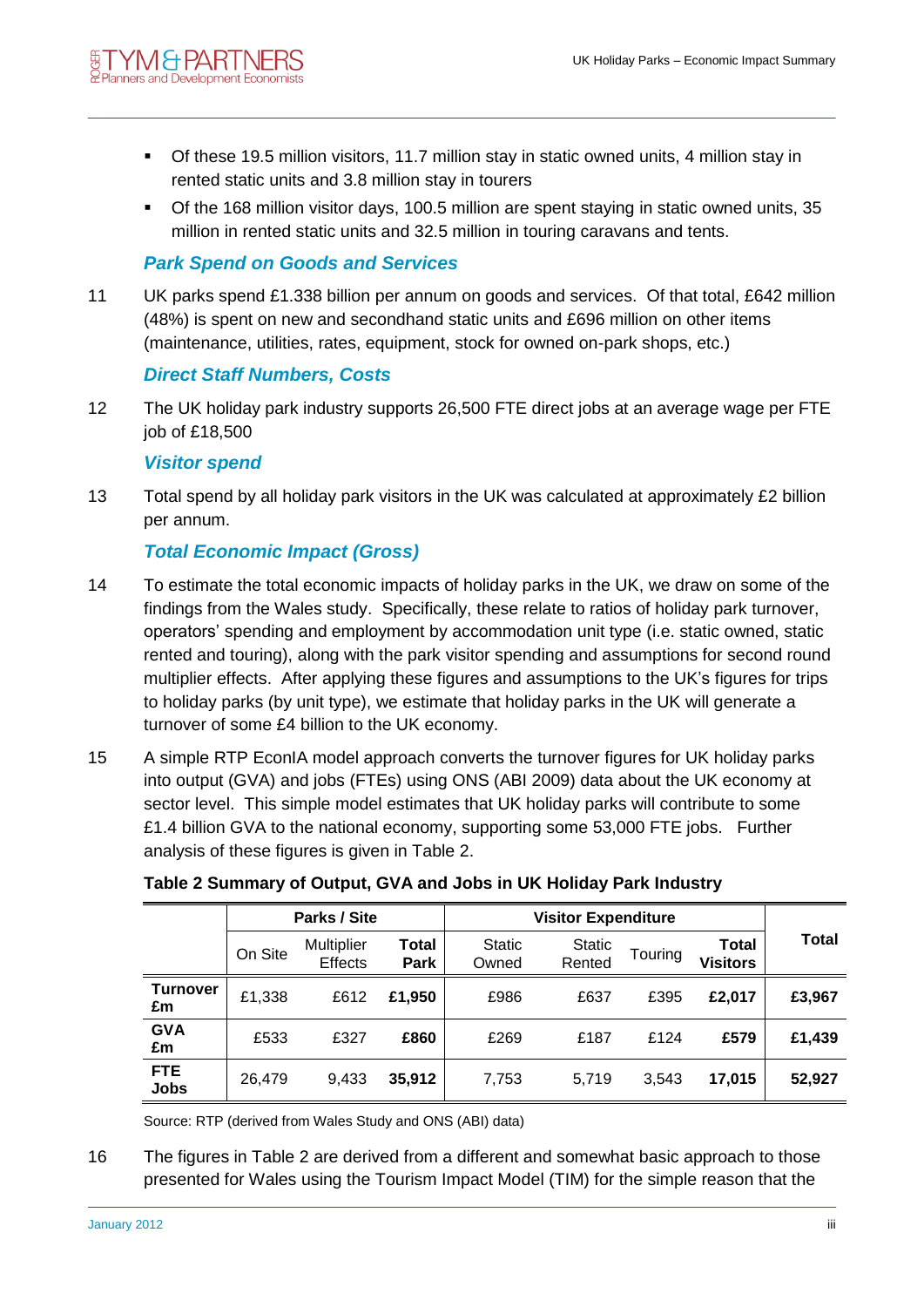TIM model was not available for the UK and no additional primary research was undertaken. Consequently, these UK based estimates should be treated with more caution. Further, these figures give the gross impacts by accounting for direct, indirect and secondary round of multipliers but with no allowance for leakage (although at the national level we would expect this to be very small), displacement or deadweight loss – i.e. it reports economic impact gross of these factors.

#### *Other Benefits*

17 The following additional benefits were noted in the Wales Study and will also apply to the holiday home industry UK-wide

#### *Catalytic Impacts*

- The holiday park sector is very important part of the UK visitor economy, because of its size and its apparent resilience in the recent economic downturn
- The sector impacts on other parts of economies local to individual parks for example many local shops, garages, visitor attractions etc survive because of trade from visitors staying at the holiday parks
- The sector was felt to have changed considerably over the last decade in particular enhancements to parks' landscaping and the improved image of the sector

#### *Social and Environmental Benefits*

- 18 The Parks also provide a wide range of social and environmental benefits to their local communities (into which most appear to be well integrated):
	- Social benefits for example charity fund raising (some have raised hundreds of thousands of pounds over the last ten years), support for local sports teams (e.g. funds for kit or travelling expenses), support to community infrastructure (one park had donated £25,000 towards the building of a new village hall), the use of park facilities by local people (e.g. swimming pool, tennis courts, shops), and additional public transport services laid on due to demand from park users which also benefit local inhabitants.
	- Environmental benefits Environmental management on site, for example providing and maintaining wildlife areas, wetlands and woodland walks, or in one case maintaining a Site of Special Scientific Interest (SSSI) within the park boundary. Also support to off-site projects such as joint ventures with local environmental groups such as county Wildlife Trusts, maintenance of local footpaths and coastal paths, providing a ranger for protected sand dunes, repairing sea defences, and providing information boards for areas of local environmental interest.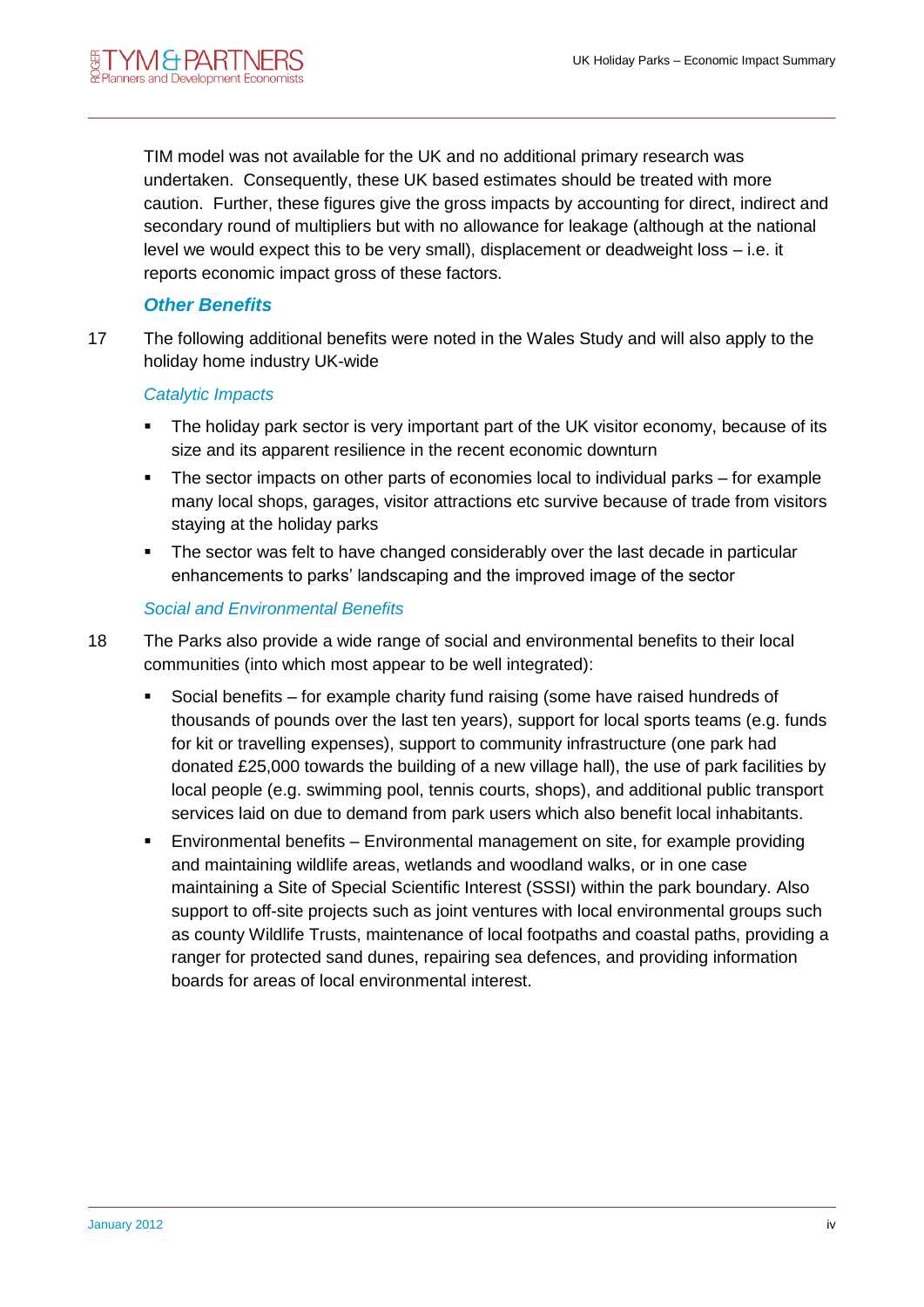# **APPENDIX ONE**

# **Assumptions (from the BH&HPA's knowledge of their membership)**

- Results from the Wales study are deemed to represent an industry average, as results from Scotland, Northern Ireland and northern England (where the colder weather and other circumstances might suggest a shorter season) are likely to balance out those from the warmer areas of southern England
- Across the UK, 85% of static units are privately owned and the remaining 15% are rented out as part of the park's letting fleet. The rented sector proportion is assumed to be slightly higher than for the Wales study in 2011 (11.5%) as the difficult UK (and global) economic circumstances increase the 'staycation' phenomenon which raises demand for domestic holiday lets while also making tougher times for the sale of privately-owned statics. The BH&HPA is also seeing increased sub-letting of owned units (i.e. owners renting out to holidaymakers either directly or through the park) which also supports our use of the 15% rented figure

#### *Accommodation Type Totals*

- BH&HPA members own and manage 75% of all static unit pitches (owned and rented) and 60% of all touring pitches in the UK.
- From BH&HPA membership figures we estimate there are 496,000 holiday park units / pitches in the UK of which 56% are owned static units (ie caravans, lodges, chalets etc), 10% are rented static units and 34% are touring pitches (for caravans, tents, trailer tents and motor homes).

# **Findings from the Wales Study applied to the UK-wide Study**

#### *Park Owners' Expenditure*

**Park owners' spend on all goods and services averages £2,890 per unit / pitch. Highest** spend is on rented static units (average £5,900 per rented static unit) followed by £3,625 per owned static unit and £200 per touring pitch. Excluding purchases of new and used static units, the average expenditure per unit  $/$  pitch was reduced to £1,500.

#### *Direct Staff – Numbers and Costs*

- The number of staff working on the parks fluctuates throughout the season with many jobs being part time and / or temporary (some for just a few hours a week).
- One FTE job is created for every 15 static units and every 36 touring pitches
- The average wage per FTE job on park is £18,500 and the median wage £16,000 (i.e. there are more lower paid jobs e.g. cleaners and maintainers than higher paid jobs e.g. managers and accountants)